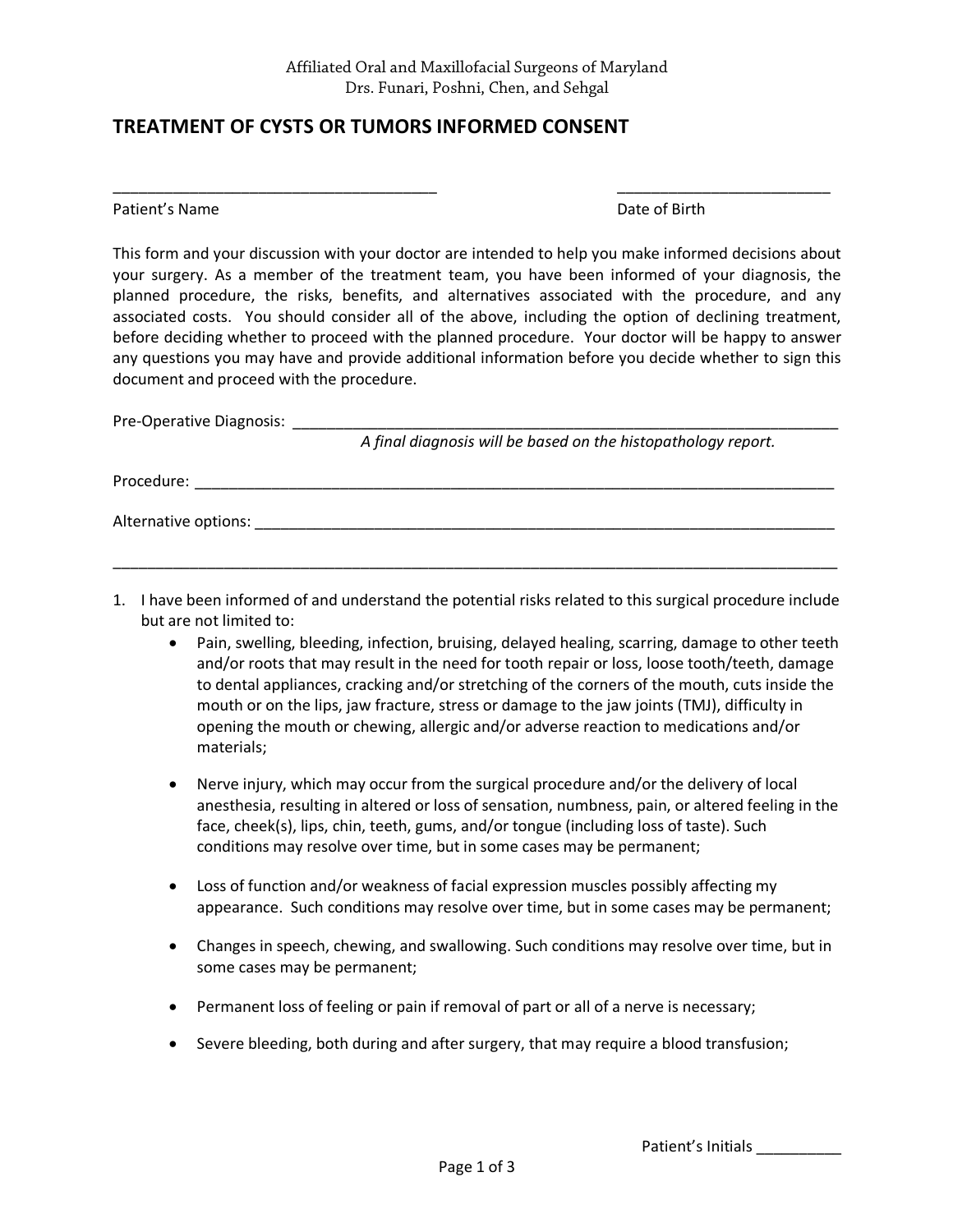- Abnormal, enlarged, or cosmetically unpleasing scars may occur within the skin and deeper tissue, sometimes requiring additional surgery. Some scarring may be permanent and always be visible;
- Diminished sense of smell if the upper jaw or mid-facial area is operated on;
- Discharge from the nose. If nasal packing is used, breathing may be difficult in the short term and there might be an unpleasant odor;
- An opening may occur from the mouth into the nasal or sinus cavities;
- Jaw fracture;
- Facial deformity;
- There is always a possibility that the tumor or cyst might return, even when it appears to be totally removed.
- 2. I have elected to proceed with the anesthesia(s) indicated below.

\_\_\_\_\_\_ Local Anesthesia

\_\_\_\_\_\_ Nitrous Oxide (Laughing Gas)

\_\_\_\_\_\_ Mild Sedation

\_\_\_\_\_\_ Moderate Sedation

\_\_\_\_\_\_ Deep Sedation (General Anesthesia)

I have been informed of and understand the potential risks associated with anesthesia include but are not limited to:

- Allergic or adverse reactions to medications or materials;
- Pain, swelling, redness, irritation, numbness and/or bruising in the area where the IV needle is placed. Usually the numbness or pain goes away, but in some cases, it may be permanent;
- Nausea, vomiting, disorientation, confusion, lack of coordination, and occasionally prolonged drowsiness. Some patients may have an awareness of some or all events of the surgical procedure after it is over;
- Heart and breathing complications that may lead to brain damage, stroke, heart attack (cardiac arrest) or death;
- Sore throat or hoarseness if a breathing tube is used.

If I have elected Mild, Moderate, or Deep Sedation (General Anesthesia), I have not had anything to eat or drink for at least six (6) hours prior to my procedure. I understand that doing otherwise may be life-threatening. As instructed, I have taken my regular medications (blood pressure medications, antibiotics, etc.) and/or any medicine given to me by my doctor using only small sips of water. I am accompanied by a responsible adult to drive me to and from the doctor's office and he/she will stay with me after the procedure until I am recovered sufficiently to care for myself. I understand the drugs given to me for this procedure may not wear off for 24 hours. During my recovery from

Patient's Initials \_\_\_\_\_\_\_\_\_\_